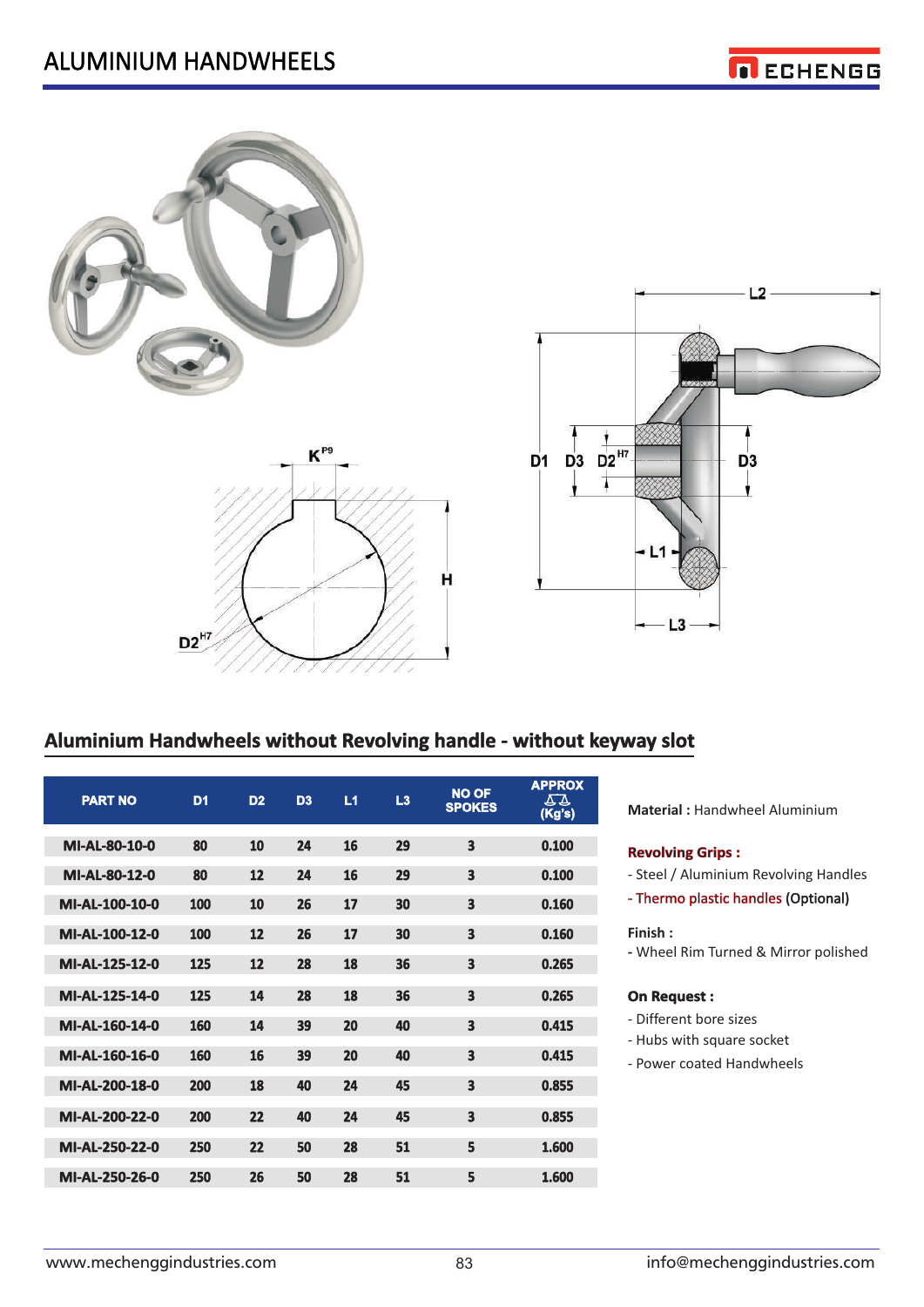

# **Aluminium Handwheels with Revolving handle - without keyway slot**

| <b>PART NO</b>            | D <sub>1</sub> | D <sub>2</sub> | D <sub>3</sub> | L1 | L2  | L3 | <b>NO OF</b><br><b>SPOKES</b> | <b>REVOLVING</b><br><b>MACHINE HANDLE</b> | <b>APPROX</b><br>54<br>(Kg's) |
|---------------------------|----------------|----------------|----------------|----|-----|----|-------------------------------|-------------------------------------------|-------------------------------|
| <b>MI-AL-REV-80-10-0</b>  | 80             | 10             | 24             | 16 | 84  | 29 | 3                             | <b>M6</b>                                 | 0.145                         |
| <b>MI-AL-REV-80-12-0</b>  | 80             | 12             | 24             | 16 | 84  | 29 | 3                             | <b>M6</b>                                 | 0.145                         |
| <b>MI-AL-REV-100-10-0</b> | 100            | 10             | 26             | 17 | 86  | 30 | 3                             | <b>M6</b>                                 | 0.210                         |
| <b>MI-AL-REV-100-12-0</b> | 100            | 12             | 26             | 17 | 86  | 30 | 3                             | <b>M6</b>                                 | 0.210                         |
| <b>MI-AL-REV-125-12-0</b> | 125            | 12             | 28             | 18 | 100 | 36 | 3                             | M <sub>8</sub>                            | 0.365                         |
| <b>MI-AL-REV-125-14-0</b> | 125            | 14             | 28             | 18 | 100 | 36 | 3                             | M <sub>8</sub>                            | 0.365                         |
| <b>MI-AL-REV-160-14-0</b> | 160            | 14             | 39             | 20 | 120 | 40 | 3                             | <b>M10</b>                                | 0.605                         |
| <b>MI-AL-REV-160-16-0</b> | 160            | 16             | 39             | 20 | 120 | 40 | 3                             | <b>M10</b>                                | 0.605                         |
| <b>MI-AL-REV-200-18-0</b> | 200            | 18             | 40             | 24 | 124 | 45 | 3                             | <b>M10</b>                                | 1.045                         |
| <b>MI-AL-REV-200-22-0</b> | 200            | 22             | 40             | 24 | 124 | 45 | 3                             | M10                                       | 1.045                         |
| <b>MI-AL-REV-250-22-0</b> | 250            | 22             | 50             | 28 | 146 | 51 | 5                             | M12                                       | 1.945                         |
| <b>MI-AL-REV-250-26-0</b> | 250            | 26             | 50             | 28 | 146 | 51 | 5                             | M12                                       | 1.945                         |

# **Aluminium Handwheels with Revolving handle - with keyway slot**

| <b>PART NO</b>            | D <sub>1</sub> | D <sub>2</sub> | D <sub>3</sub> | L1 | L2  | L3 | K  | H    | <b>NO OF</b><br><b>SPOKES</b> | <b>REVOLVING</b><br><b>MACHINE HANDLE</b> | <b>APPROX</b><br>77<br><b>KGS</b> |
|---------------------------|----------------|----------------|----------------|----|-----|----|----|------|-------------------------------|-------------------------------------------|-----------------------------------|
| <b>MI-AL-REV-80-10-1</b>  | 80             | 10             | 24             | 16 | 84  | 29 | 3  | 11.4 | 3                             | <b>M6</b>                                 | 0.145                             |
| <b>MI-AL-REV-80-12-1</b>  | 80             | 12             | 24             | 16 | 84  | 29 | 4  | 13.8 | 3                             | <b>M6</b>                                 | 0.145                             |
| <b>MI-AL-REV-100-10-1</b> | 100            | 10             | 26             | 17 | 86  | 30 | 3  | 11.4 | 3                             | <b>M6</b>                                 | 0.210                             |
| <b>MI-AL-REV-100-12-1</b> | 100            | 12             | 26             | 17 | 86  | 30 | 4  | 13.8 | 3                             | <b>M6</b>                                 | 0.210                             |
| <b>MI-AL-REV-125-12-1</b> | 125            | 12             | 28             | 18 | 100 | 36 | 4  | 13.8 | 3                             | <b>M8</b>                                 | 0.365                             |
| <b>MI-AL-REV-125-14-1</b> | 125            | 14             | 28             | 18 | 100 | 36 | 5. | 16.3 | 3                             | <b>M8</b>                                 | 0.365                             |
| <b>MI-AL-REV-160-14-1</b> | 160            | 14             | 39             | 20 | 120 | 40 | 5  | 16.3 | 3                             | M10                                       | 0.605                             |
| <b>MI-AL-REV-160-16-1</b> | 160            | 16             | 39             | 20 | 120 | 40 | 5  | 18.3 | 3                             | M10                                       | 0.605                             |
| <b>MI-AL-REV-200-18-1</b> | 200            | 18             | 40             | 24 | 124 | 45 | 6  | 20.8 | 3                             | M10                                       | 1.045                             |
| <b>MI-AL-REV-200-22-1</b> | 200            | 22             | 40             | 24 | 124 | 45 | 6  | 24.8 | 3                             | M10                                       | 1.045                             |
| <b>MI-AL-REV-250-22-1</b> | 250            | 22             | 50             | 28 | 146 | 51 | 6  | 24.8 | 5                             | M12                                       | 1.945                             |
| <b>MI-AL-REV-250-26-1</b> | 250            | 26             | 50             | 28 | 146 | 51 | 8  | 29.3 | 5                             | M12                                       | 1.945                             |